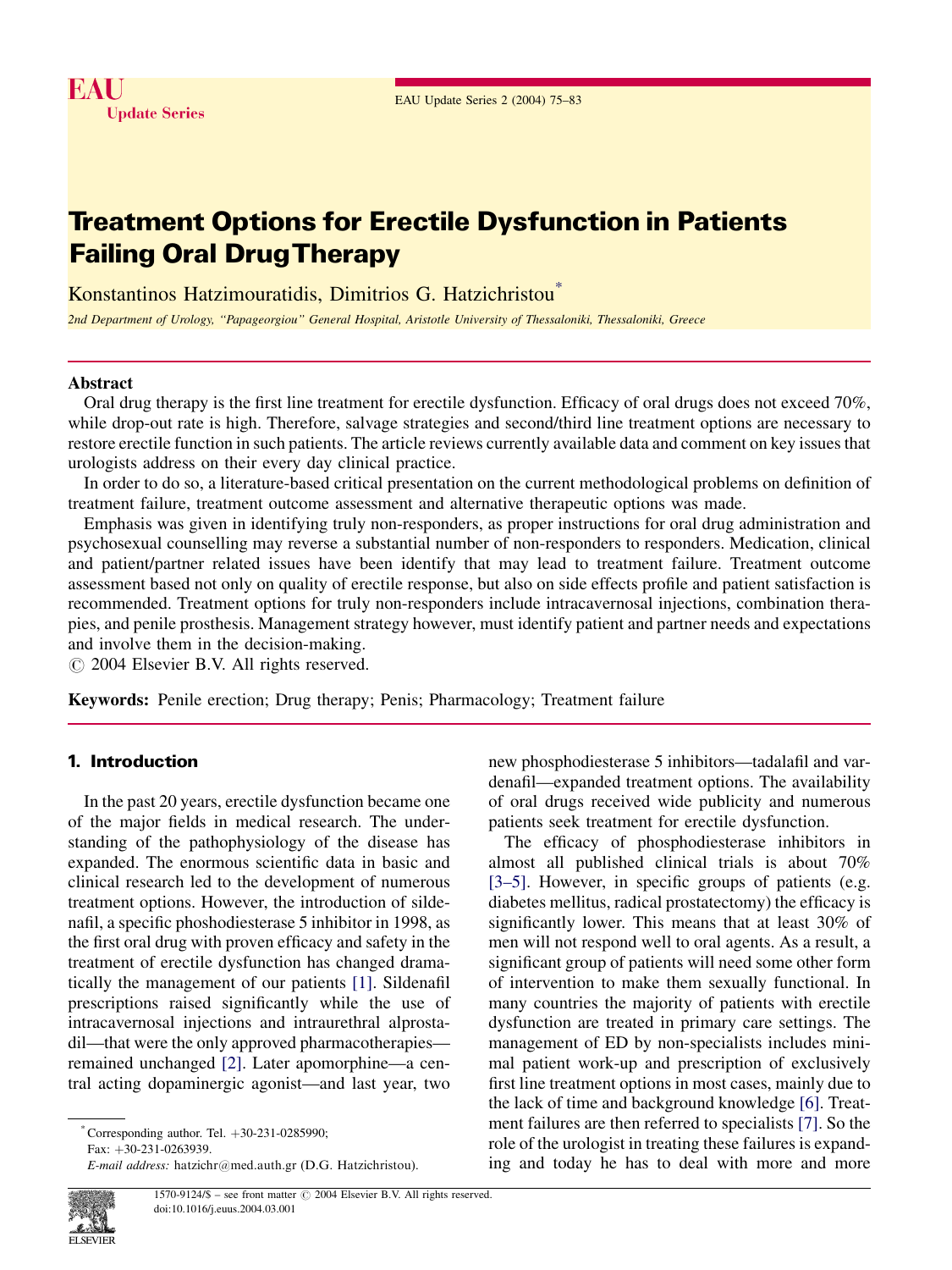

Fig. 1. Evaluation of failures to oral pharmacotherapy.

patients who do not respond adequately to oral pharmacotherapy. Treatment strategy for these patients is therefore urgently needed.

## 2. Treatment outcome assessment

Assessment of treatment outcome in patients with erectile dysfunction who failed oral drug pharmacotherapy is a multifactorial process. The quality of erectile response is not the only aspect in these patients but side effects and patient satisfaction from treatment are two other crucial factors that have to be carefully addressed (Fig. 1).

Erectile response may be graded as complete, partial or no response. The successful treatment of erectile dysfunction is associated with rigid and sustaining erection till ejaculation in most of attempts (complete response). In patients who failed oral treatment, there is no erectile response or the response may be partial. A partial erectile response may be either a full erection but without adequate rigidity and good sustaining capability till ejaculation, or a rigid but not always maintaining erection (detumescence before ejaculation). Patients with no response experience either inadequate rigidity for vaginal penetration or a rigid erection but most of the times not maintaining for completion.

Most of the side effects with oral pills for ED are rare, mild and well tolerated. However, if present, they also may also be graded as completely lacking, tolerable or non-tolerable. Some patients experience moderate side effects that can be tolerated by adapting a certain way of administration (e.g. use of pain relief drugs, drug administration skipping meals -due to dyspepsia). These patients need to be reassured about side effects and advised that side effects may be selflimited after continuing treatment for a few more attempts. Finally, a few patients experience severe, non tolerated side effects that cause discontinuation of the treatment. In the presence of side effects patients should consider alternative oral treatment options.

Assessment of satisfaction is also mandatory. Erectile dysfunction is not a life-threatening disease and patients need to be satisfied from their sexual life and not just having a successful intercourse. When a patient alone or, in case of existing relationship, patient and his partner are satisfied, the term complete satisfaction is used. Some patients or their partners may be happy with the erectile response but not happy using the pill (dependency on the drug, scheduling, interpersonal problems). These patients experience partial satisfaction and they are in high risk for drop-out. On the other hand, patients may not be satisfied with their erectile response, or they may experience side effects or may have relationship problems and/or partner reluctance to treatment; such patients will never use the pill.

# 3. Definition of treatment failure to oral drugs

Although the term 'treatment failure' to oral drugs is widely used, there is no precise definition of what exactly means. Based on the definition of erectile dysfunction, treatment failure of a drug means that the medication does not result in an erection that is sufficient for vaginal penetration or the erection does not last enough to complete the intercourse. The disability to attain and/or maintain an erection may be permanent (in all attempts for intercourse) or occasional.

Treatment failure may be due to medication, clinician and patient issues ([Table 1\)](#page-2-0). Medication issues include the efficacy rates in published clinical trials which are about 70%. Several subgroups of patients with erectile dysfunction experience significantly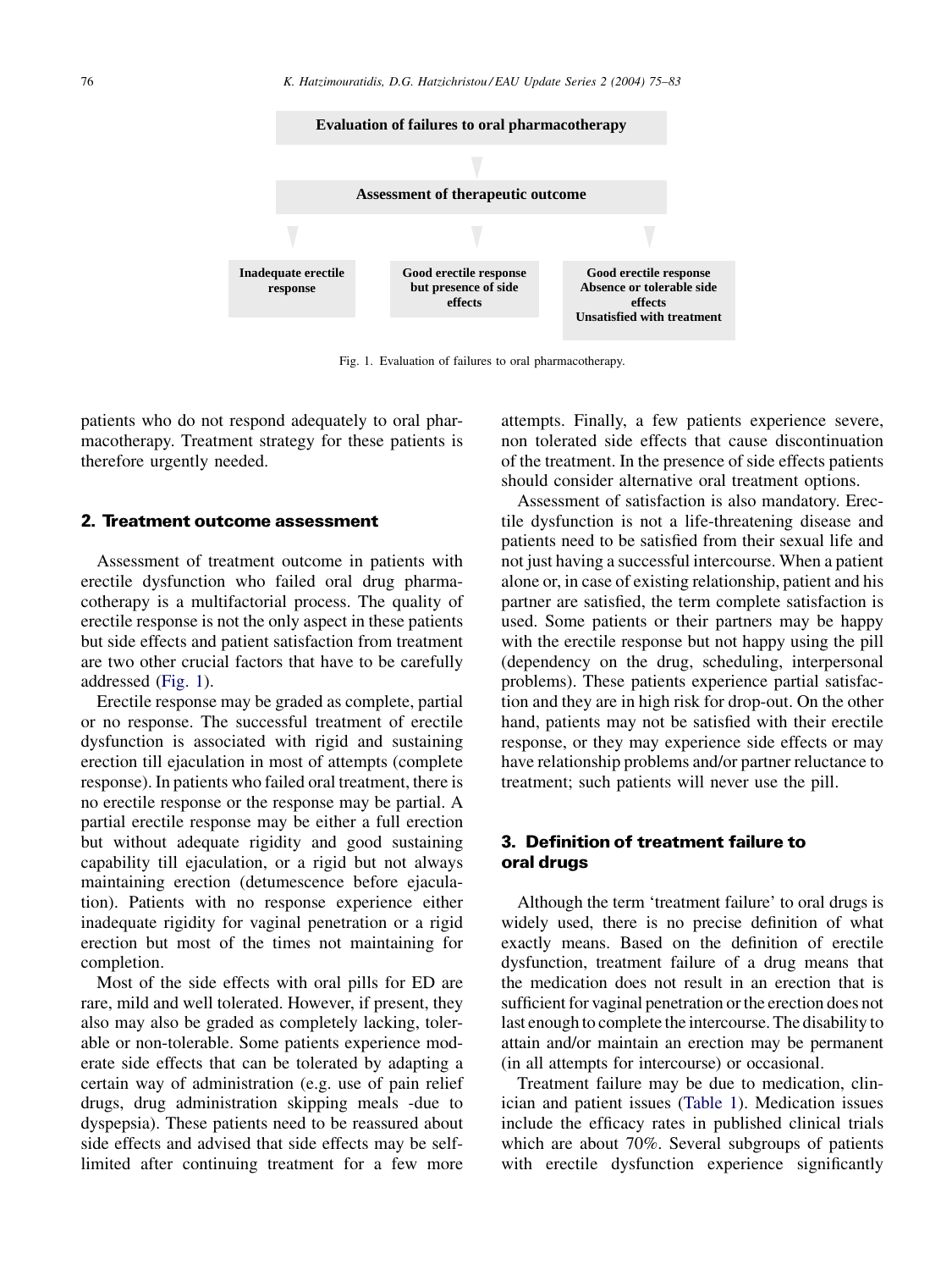<span id="page-2-0"></span>Table 1

Factors leading to an inadequate trial of oral pharmacotherapy

| <b>Medication</b> issues                       | Clinician issues                       | Patient/partner issues           |
|------------------------------------------------|----------------------------------------|----------------------------------|
| Efficacy rates and treatment reliability       | Inadequate administration instructions | Unrealistic expectations         |
| Special populations reflect variable responses | Inappropriate dosing                   | Lack of persistence              |
| (difficult-to-treat subgroups)                 | Misdiagnosis                           | Fear/reluctance to treatment     |
| Side effects profile                           | Lack of follow-up                      | Unaddressed psychological issues |
|                                                |                                        | Partner issues                   |

lower efficacy rates as the diabetes mellitus and the post-radical prostatectomy subgroups. Medication issues also include side effects as mentioned previously.

Clinician issues include inadequate instructions or dosing of the drug. Several data show that common failures to sildenafil may be due to insufficient sexual stimulation before attempting intercourse, intake of the drug after a full meal, lack of titration to the maximum tolerated dose and lack of adjustment of dosing.

All oral pills are facilitator of erection; they do not initiate an erection [\[8\].](#page-7-0) Sexual stimulation is therefore essential; on the other hand the time of onset although may be even 15–20 min in some cases, the vast majority of the patients recognize the best effect at least 1 hour after administration. Food interactions and delayed drug absorption and low plasma concentration after especially fatty meals have been described with sildenafil and vardenafil. Titration to the maximum tolerated dose is essential, as marketing experience has shown that more than 80% of the patients prefer the higher dose due to enhanced efficacy. One of the most common causes of lack of titration is the fear for side effects. Adjustment of dosing is also necessary. It is considered that at least 4 sexual attempts with the maximum recommended dose of the drug in order to overcome treatment anxiety and suboptimal sexual stimulation are necessary to characterize treatment failure. Based on the above data definition of a nonresponder to oral pharmacotherapy may be as follows: an inadequate erectile response after at least 4 attempts of the highest tolerated drug dose in accordance with manufacturer's guidelines with respect to timing relative to meals, alcohol ingestion, use of concomitant medications, and adequate sexual stimulation/arousal.

Besides these reasons for inappropriate intake of sildenafil, one of the most common causes of discontinuation of a drug that is considered as treatment failure is the lack of follow-up of the patients. Erectile dysfunction is a chronic disease. Follow-up visits are essential to improve physician-patient communication, solve treatment problems that may have occurred, identify any change in potency status or new medical conditions and offer continuing education to patients

and their partners. These essential aspects in managing ED patients can be easily remembered by the acronym FAST (Follow-up of patients, Adjustment of time of administration, Sexual stimulation and Titration to the maximum tolerated dose) [\[9\]](#page-7-0).

There are no data today with other drugs than sildenafil but it is estimated that similar causes of failure may exist depending of the different characteristics of the drugs (e.g. food interaction, duration of action).

Finally, clinician issues include patients who were misdiagnosed. These are patients with hypogonadism or hyperprolactinemia who need specific hormonal manipulation in order to cure erectile dysfunction, patients with Peyronie's disease who need treatment for penile curvature or pain during intercourse and patients who do not have erectile dysfunction but they experience ejaculatory dysfunction or sensory disturbances.

Patients and partners issues are currently recognized as extremely important in treatment failures. Some men may achieve an adequate erection for intercourse but discontinue the medication because they have unrealistic expectations, e.g. considering the drug as aphrodisiac. Lack of persistence is another cause of treatment failure. Patients need to know that if they respond to a drug, this response will be present in almost all of the times of intercourse attempts; occasional responses are not acceptable by most of the patients. Although no data exist on treatment reliability and patients' satisfaction, clinically a reliable response should be considered when >75% of the attempts are successful. Patients may also experience fear about possible complications or side effects of the drugs despite clinicians' reassurance or may experience anxiety about new sexual life especially after long terms of abstinence due to erectile dysfunction. Finally patient issues include some cases where erectile function improved and spontaneous erections resumed and need no more treatment.

Partner issues are equally important and need to be addressed. These include women's sexual function issues such as pain, anorgasmia, vaginal dryness or lack of sexual interest, real or perceived sexual health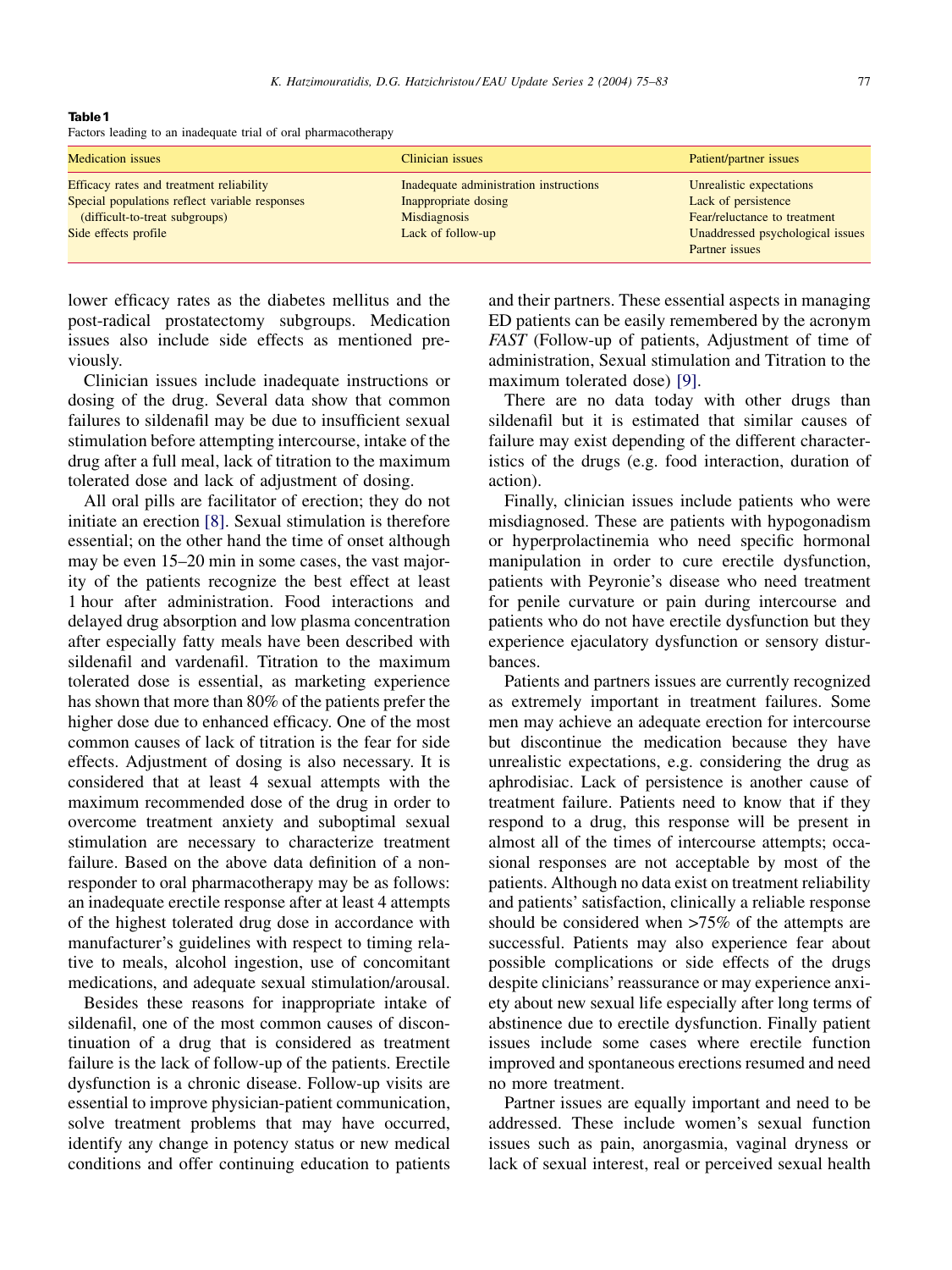concerns and general health status and comorbities. In conclusion, when a doctor simply prescribes a pill, he deals with only one aspect of a complex problem. Proper counselling and follow-up of the patients is necessary to overcome these issues.

## 4. Identifying truly treatment failures

In order to identify truly treatment failures, the physician need to address all the medication, clinician and patient/partner issues that presented before (Fig. 2). The probability of a misdiagnosis due to incomplete basic diagnostic evaluation from a non-expert physician must also be investigated [\[6\].](#page-7-0) A phychosexual evaluation should follow, including marital status and partner availability, relationship status (intimacy, anger, fear of separation), partner health status and comorbidities (pre- or post-menopause, diabetes mellitus, neurologic disease), partner sexual history (women sexual dysfunction) and possible psychiatric comorbidity. If possible, the partner should be also involved in the treatment plan. After proper counseling and instructions were given, the patient is encouraged for a re-trial of the oral drug for at least 4 attempts for intercourse with the new instructions on administration, as a recent study revealed inappropriate intake of sildenafil in 56% of treatment failures [\[10\].](#page-7-0) After adequate instructions on the proper use of sildenafil, one third of the initially non-responders to sildenafil converted to responders. The most easily reversible factor for treatment failure was the administration of sildenafil just before initiation of sexual activity followed by absence of sexual desire on sildenafil uptake and use of the drug with a full stomach. In this study, 12% of sildenafil failures were not aware that sexual stimulation was mandatory to achieve an erection, but 50% of them converted to responders when they were explained that sildenafil does not possess afrodisiac properties. Additionally, 63.6% of the patients who initially used the drug just before the initiation of sexual intercourse and 34.4% of those who took sildenafil with a full stomach responded to sildenafil with appropriate timing of administration.

These results confirmed by Atiemo et al. [\[11\]](#page-7-0). Incorrect administration accounted for 81% of sildenafil failures referred by primary care physicians. Reasons included administration after heavy meals, lack of sexual stimulation, short timing to intercourse and too few attempts for intercourse. The authors were



Fig. 2. Identification of truly non-responders to oral pharmacotherapy.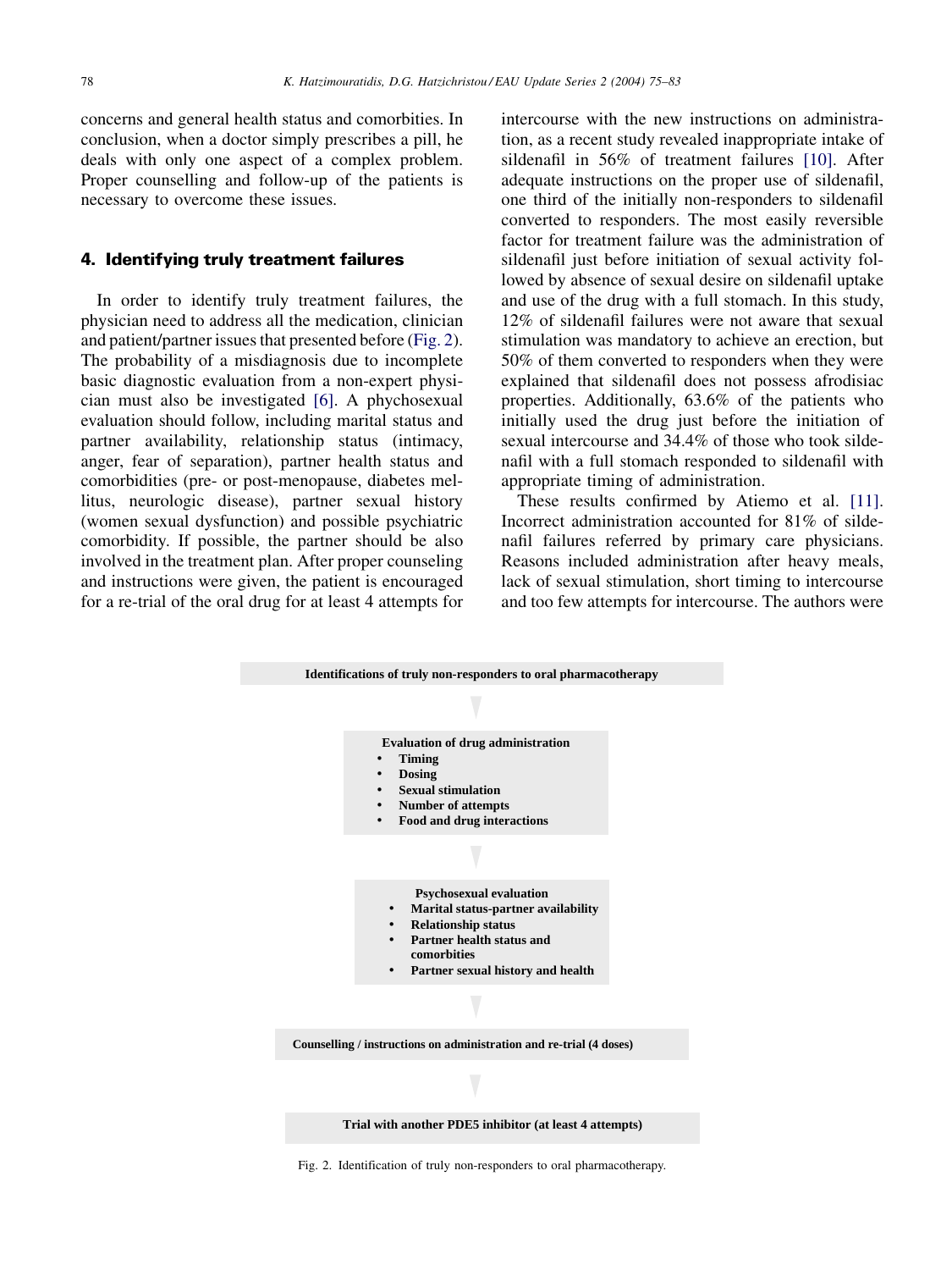able to salvage 41.5% of nonresponders after reeducation as measured by the General Assessment Question (GAQ) and Sexual Health Inventory for Men (SHIM) scores. Barada in an other study was able to salvage 54% of sildenafil due to similar reasons [\[12\].](#page-7-0) Vardi et al. presented data which show that proper instruction on sildenafil is essential for a high treatment success rate, especially in patients who had at least some initial response [\[13\].](#page-7-0) In this study, 78.4% of the physicians never mentioned food interaction with sildenafil intake and 54% never mentioned the need for sexual stimulation. After proper instruction, erectile function domain scores increased significantly and overall 39.7% of the patients had an IIEF EF domain score above 20.

A patient is considered as truly non-responder, if retrial of oral therapy after proper counseling and instruction administration fails.

# 5. Treatment options for failures to oral pharmacotherapy

#### 5.1. Switchover from one oral drug to another

Treatment failure to oral pharmacotherapy means that the patient fails to respond to any oral drug for the treatment of erectile dysfunction. Today, we have 4 drugs available and many patients want to know if they will respond to another drug. Although data on apomorphine in sildenafil failures do not exist, apomorphine has limited efficacy compared to sildenafil and it is not expected to salvage sildenafil failures [\[14\]](#page-7-0). Tadalafil and vardenafil are the two new phosphodiesterase inhibitors. Due to the short time of availability, there are limited data on efficacy in sildenafil failures. Besides the lack of data in changing treatment from one oral drug to another, it is reasonable for the patient to consider a trial of all oral drugs available.

#### 5.2. Dosage adjustments

Preliminary data show that higher doses of sildenafil (up to 200 mg) may salvage some patients who where sildenafil nonresponders. McMahon et al. concluded that sildenafil at doses of up to 200 mg is an effective salvage therapy for 24.1% of previous sildenafil nonresponders but is limited by a significantly higher incidence of adverse effects and a 31% treatment discontinuation rate [\[15\]](#page-7-0). These data show that higher doses to salvage non-responders are not recommended, as no safety data are available and the side effects profile is not acceptable for a non life-threatening medical condition.

## 6. Combination therapies

#### 6.1. Drug combinations

The rationale for combination therapies is widely known in medicine. Combining two or more drugs, the benefit of two different mechanisms of action may result in improved efficacy and may reduce side effects if the dose of each drug is lowered. Combination therapies are very common in medicine, particularly in hypertension treatment, but they have been used in the field of erectile dysfunction since the 80s for intracavernosal injections (papaverine/phentolamine or papaverine/phentolamine/alprostadil) [\[16\]](#page-7-0).

Following the approval of sildenafil, combination therapies have been used to salvage patients in whom monotherapy failed. The most popular approach has been the combination of sildenafil with intraurethral alprostadil. Nehra et al. were able to salvage patients who had undergone nerve-sparing prostatectomy by combination of 100 mg of sildenafil and  $500 \mu$ g of MUSE [\[17\]](#page-7-0). All patients had failed 100 mg sildenafil or 1000 mg intraurethral alprostadil monotherapy. These patients did not want to try penile injection therapy and instead felt that the combination of sildenafil and intraurethral therapy improved their erections significantly, enabling them to achieve vaginal penetration. Follow-up of these patients for more than 24 months showed that nearly all of them were utilizing the combination for the desired effect. Similar results were presented by Mydlo et al. Combining sildenafil with intraurethral alprostadil, 60 out of 65 patients were satisfied and the erectile domain of the IIEF significantly improved [\[18\].](#page-7-0)

The combination of sildenafil with intracavernosal injections is another possible combination, although there is lack of placebo-controlled trials. The intracavernosal injection program is the most efficacious pharmacotherapy available today and the aforementioned combination makes sense only in patients who do not respond to injections with the highest doses of the combination of papaverine, phentolamine and alprostadil (tri-mix solution), as data have shown that responders to high doses of tri-mix have limited pos-sibilities to respond to sildenafil monotherapy [\[19\].](#page-7-0) McMahon et al. used sildenafil as salvage therapy in intracavernosal injection non-responders (alprostadil or tri-mix). They were able to salvage 31% of patients with combination of sildenafil with intracavernosal injection of tri-mix. However, combination therapy was associated with a 33% incidence of adverse effects, including a 20% incidence of dizziness side effects [\[19\].](#page-7-0)

Experimental data on rats showed that apomorphine elicits a rise in intracavernous pressure that can be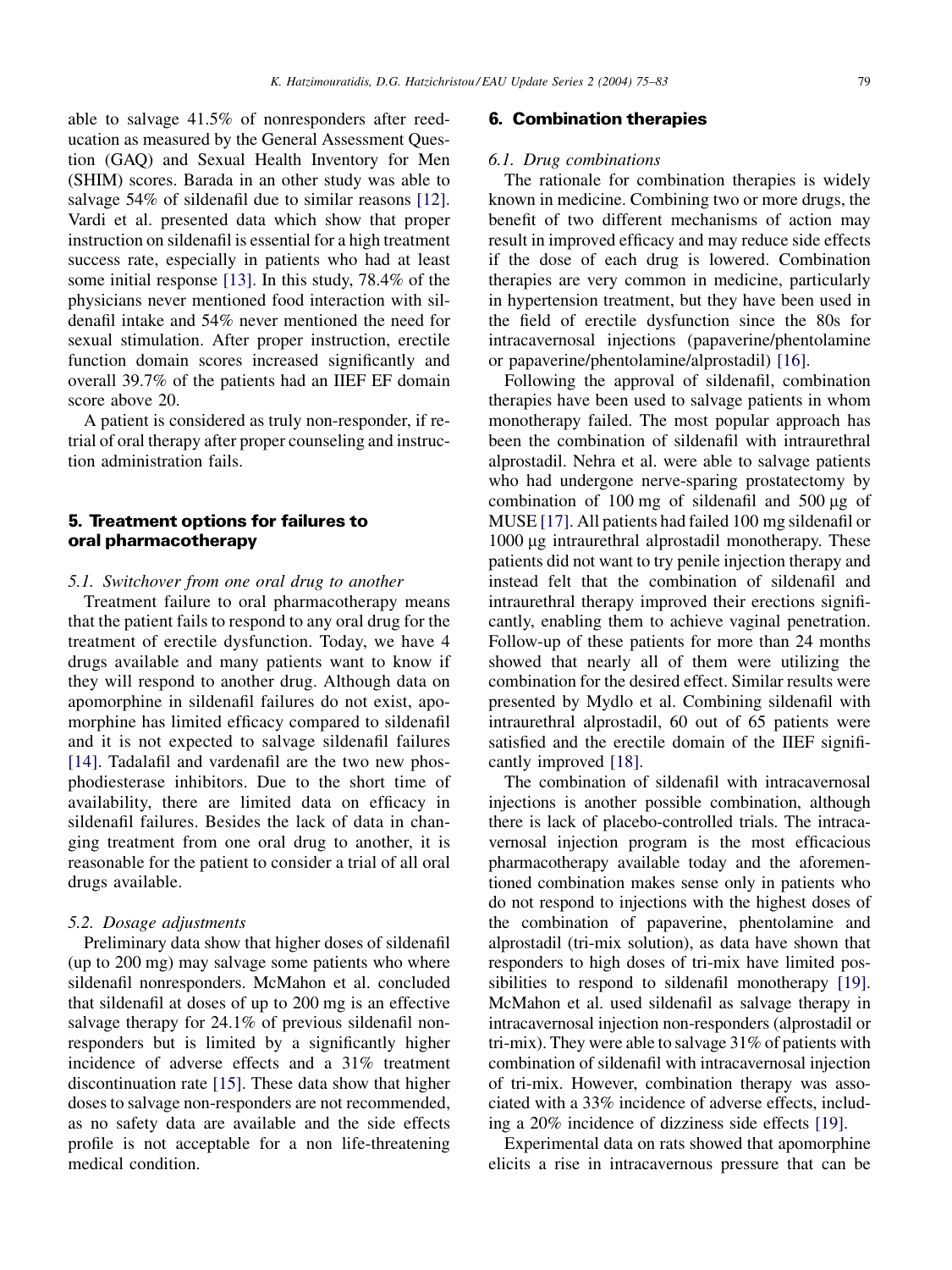prolonged by sildenafil [\[20\]](#page-7-0). These results suggest that there may be a role for the combination of apomorphine and sildenafil in the management of erectile dysfunction. The combination of a central acting drug with a peripheral phosphodiesterase inhibitor is an attractive approach. Nonetheless, common adverse effects exist, such as flushing, hypotension and headache. No clinical data on such combination are available today.

Combination therapy of sildenafil with 4 mg of doxazosin—an alpha adrenergic antagonist used for lower urinary tract symptoms proposed by De Rose et al., as this combination could salvage sildenafil nonresponders for the treatment of non-organic erectile dysfunction [\[21\]](#page-7-0). In another study, the addition of an oral alpha- blocker had a beneficial effect in patients with erectile dysfunction for whom intracavernosal therapy alone failed [\[22\].](#page-7-0) The potential role of alphablockade in synergy with other agents designed to treat erectile dysfunction however is contraindicated as safety studies clearly demonstrated that doxazosin has a synergistic hypotensive effect with all three phosphodiesterase inhibitors, while tamsulosin with sildenafil and vardenafil. No data are available for terazocin and alfuzosin.

The role of androgens in patients with ED and low testosterone levels (PADAM) has been recently under investigation. In one study, short-term testosterone administration increases testosterone and free testosterone levels and improves the erectile response to sildenafil likely by increasing arterial inflow to the penis during sexual stimulation [\[23\]](#page-7-0). In another study, sildenafil non responders with low testosterone levels were treated for 2 weeks with oral testosterone undecanoate. In 70% of them, the combination therapy of testosterone with sildenafil was successful by means of satisfactory erections for intercourse as measured by questions 3 and 4 of the IIEF [\[24\]](#page-7-0). Supplementation with androgens in sildenafil non-responders who are either significantly outside of the normal range or within the lower tertile or quartile may convert them to sildenafil responders; this therapeutic strategy is currently being evaluated in a number of prospective clinical trials.

#### 6.2. Psychosexual counselling

Combination therapies may include other treatment modalities than drugs. Psychosexual counselling is an intriguing and important tool in the overall therapy and eventual success of treatment for both the patient and his partner. Counselling combined with a phosphodiesterase inhibitor seems to also offer an advantage over either method alone. Prospective data however, that provide an accurate assessment of the potential role of counselling in conjunction with other therapeutic measures are lacking.

# 7. Vacuum erection devices

Vacuum devices are considered a first line treatment option in erectile dysfunction. These devices have limited preference from patients, mainly because of the unnatural erection that they offer. However, after proper counselling and education they show high satisfaction rates among users especially in elderly patients with occasional intercourse attempts. In a preference study between sildenafil and vacuum devices in patients responded in the two treatments, 33.3% preferred vacuum devices due to the side effects of sildenafil while 66.6% preferred sildenafil due to fewer ejaculatory difficulties, efficacy, comfort and ease of use [\[25\]](#page-7-0). The vacuum erection device remains a preferred treatment option for a substantial number of patients with erectile dysfunction and can be offered in sildenafil failures.

## 8. Intracavernosal injections

Patients failing sildenafil are considered candidates for intracavernosal injection therapy as second-line treatment. Intracavernosal injections remain an excellent treatment option with proven efficacy and safety over time. Baniel et al. treated sildenafil non-responders after radical prostatectomy with intracavernosal injections of vasoactive drugs with 85% success rate [\[26\].](#page-7-0) Shabsigh et al. were able to salvage sildenafil non responders with intracavernosal injections of alprostadil. More than 85% improvement in questions 3 and 4 of the IIEF was recorded [\[27\].](#page-7-0) The tri-mix combination (papaverine, phentolamine, alprostadil) is certainly the more efficacious drug treatment for erectile dysfunction and can be used in severe cases of erectile dysfunction when intravernous alprostadil fails or it is not preferable due to side effects.

Another very interesting concept is the programmed administration of intracavernosal alprostadil in sildenafil non-responders. Gutierrez et al. provided 20 µg intravernosal alprostadil every 2 weeks plus 50 mg sildenafil or placebo on demand [\[28\].](#page-7-0) A clinically relevant improvement was observed in 60% of the patients on programmed intravernosal alprostadil and sildenafil, based on IIEF erectile function domain scores. In most of these patients the IIEF score changed from 'severe' to 'mild' erectile dysfunction. These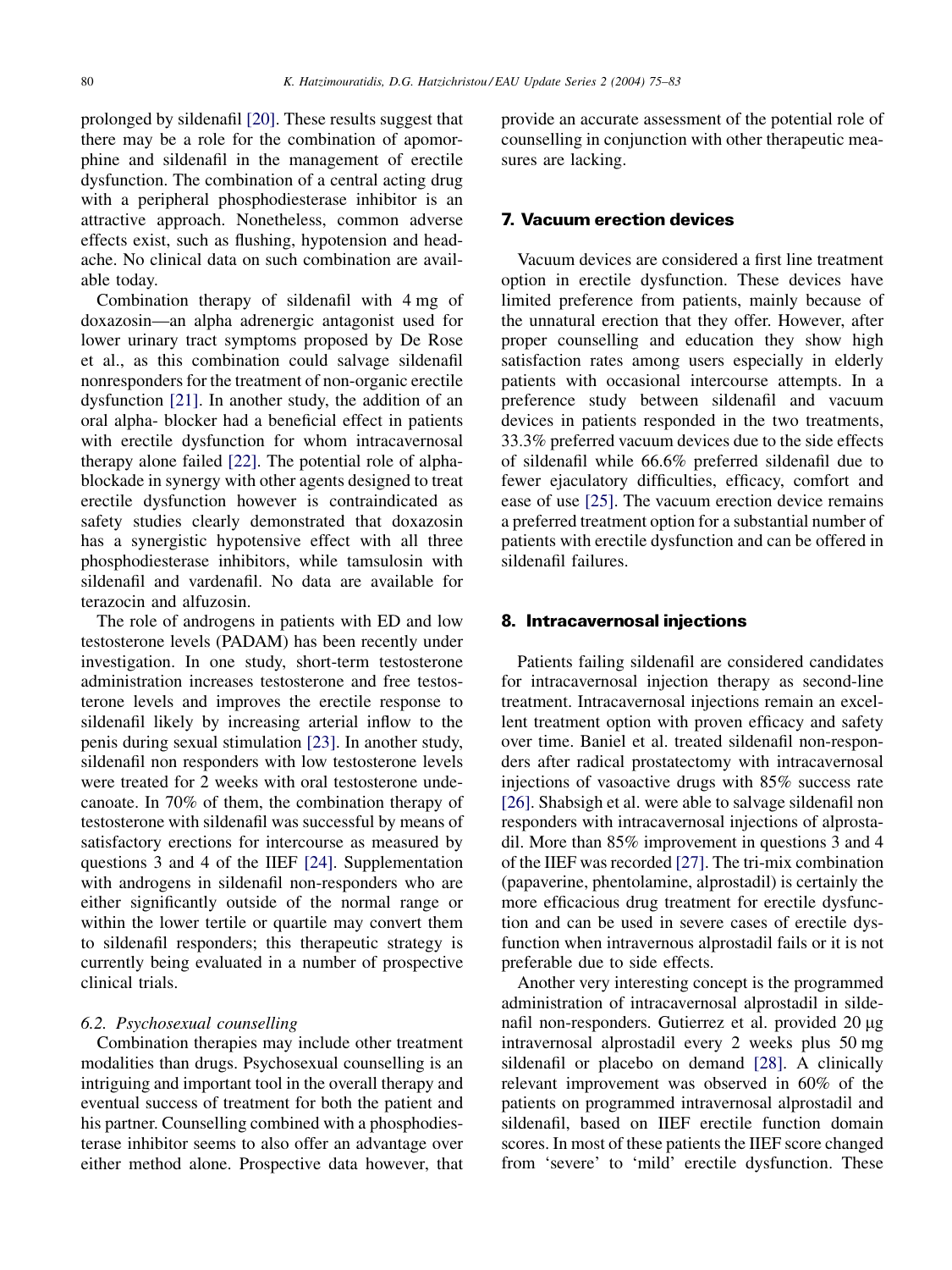preliminary data need further prospective trials to be confirmed.

## 9. Penile prosthesis

In patients who have failed oral therapy, intracavernosal injections or combination therapy, the implantation of a penile prosthesis remains the only treatment available. Three forms of penile prostheses are available (semi-rigid, malleable and inflatable) which vary in aesthetic and functional result, as well in acceptability and complications. The insertion of a penile prosthesis is an invasive and irreversible procedure, as well as expensive. Current modifications to penile prosthesis resulted in less mechanical malfunction rates and antibiotic coating reduces infections to less than 1% [\[29\].](#page-7-0) Penile implants still offer the best rate of success, over 95%—inclusively partner's satisfaction—independent of etiology or the type of prosthesis used. The different types of devices must be presented to the patient prior to surgery, and he should decide what type of prosthesis he would like to have implanted, after being fully informed of the advantages and disadvantages of the individual types. Proper indication, careful patient selection, and sophisticated postoperative control not only of the mechanical aspects but also of the psychogenic impact is mandatory to fulfil the patient's and his partner's need of sexual satisfaction. However, the expectations of both the patient and his partner are often too high and both must learn to cope with the new situation.

# 10. Management strategy for treatment failures

Today, it is widely accepted that treatment approach follows a step-wise model. This approach divides existing treatments into first, second and third line therapies, based on several criteria: (1) ease of administration, (2) reversibility, (3) invasiveness and (4) cost [\[30\].](#page-7-0) This model is strongly recommended in the primary care setting. However, the medical condition and safety of the individual, as well as patient and partner preferences should be considered in all cases. First line therapies include oral drugs, vacuum erection devices and phychosexual counselling. Second and third line therapies are generally reserved for patients who show insufficient response to one or more first line therapies. Furthermore, the availability of many drugs and different treatment modalities raise interest in

**Management strategy for non-responders to oral pharmacotherapy**



Fig. 3. Management strategy for treatment failures.

combination therapies. Based on these concepts, a patient failing oral pharmacotherapy has to go on second line therapies that include intracavernosal injections and combination treatments. If he further fails second line therapies, the only option is a third line therapy that is implantation of a penile prosthesis.

The patient should be given every opportunity to choose among options, and to determine which fits best to his special needs and expectations. Patients' needs vary in their preference for information and involvement in the decision-making process, and for this reason the approach should always be individualised. Additionally, some patients may wish to consult with their partner or other health-care provider before selecting a specific management approach. These options should be respected and encouraged, if appropriate. It is important for the clinician not to assume an authoritarian or patriarchal role in the selection (or rejection) of specific treatment options. Instead, the clinician should aim to educate the patient as fully as possible, making full use of evidence-based literature and guidelines wherever possible, regarding the risks and benefits of each treatment. The clinician should also provide a supportive environment for shared decision-making. This management strategy (Fig. 3) must be supplemented by a careful followup in order to identify changes in patients' expectations, possible side effects that may need treatment optimization.

# 11. Conclusions

Most of the men with erectile dysfunction are successfully and safely treated with oral pharmacotherapy that included one of the three available phosphodiesterase 5 inhibitors: sildenafil, tadalafil and vardenafil.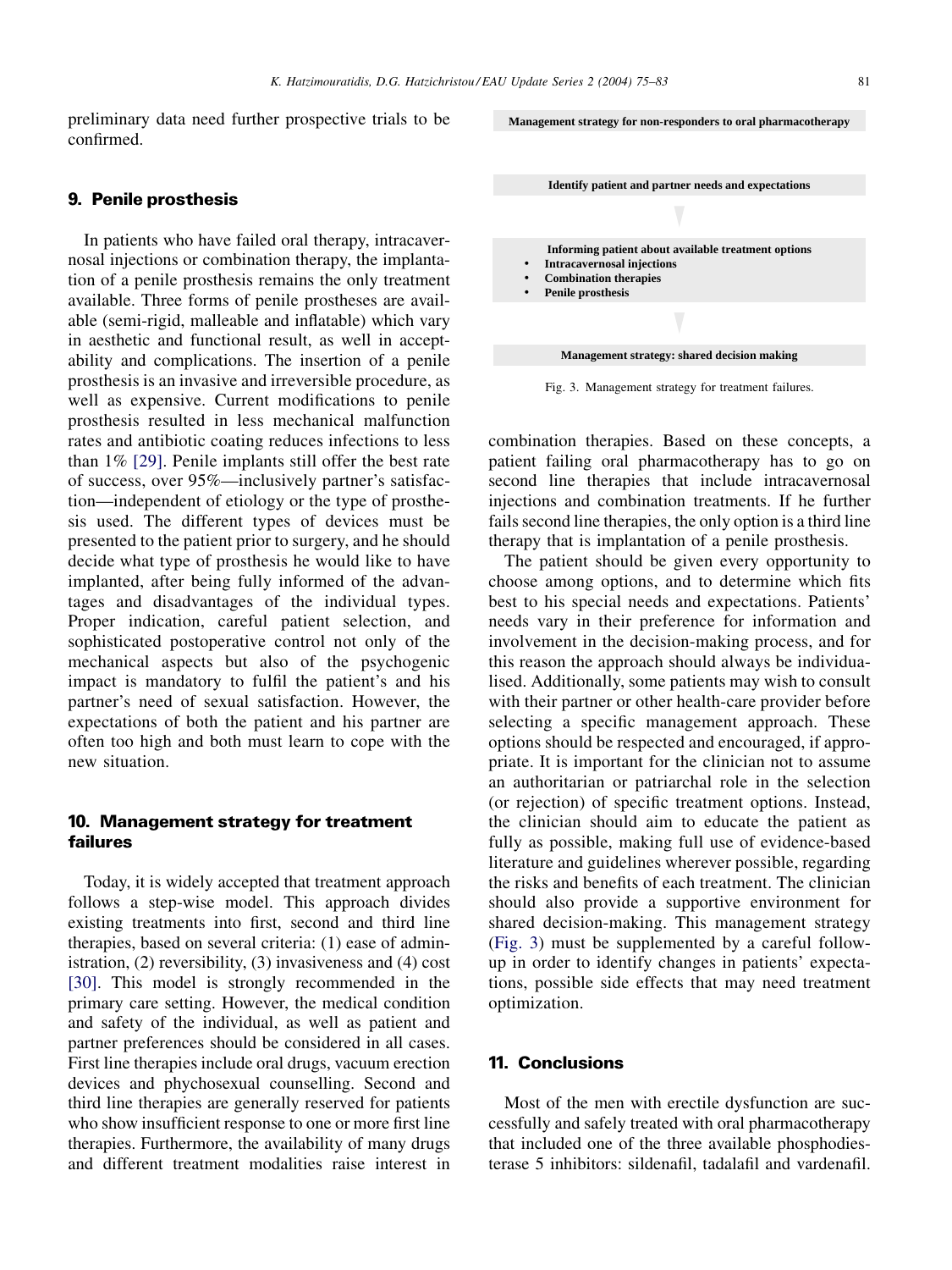<span id="page-7-0"></span>Apomorphine is another treatment option for oral pharmacotherapy but its efficacy is lower than phosphodiesterase inhibitors. Reasons for inappropriate use of oral drugs should be inspected. Androgen assessment and supplementation in the hypogonadal man is also an important consideration. In truly nonresponders cases, it is necessary to offer second and third line treatment alternatives. Second line treatments include intracavernosal injections of alprostadil and multidrug mixtures of vasoactive drugs (tri-mix).

# **References**

- [1] Goldstein I, Lue TF, Padma-Nathan H, Rosen RC, Steers WD, Wicker PA. Oral sildenafil in the treatment of erectile dysfunction. Sildenafil Study Group. N Engl J Med 1998;338:1397–404.
- [2] Wysowski DK, Swann J. Use of medications for erectile dysfunction in the United States, 1996 through 2001. J Urol 2003;169:1040–2.
- [3] Hatzichristou DG, Apostolidis A, Tzortzis V, Ioannides E, Yannakoyorgos K, Kalinderis A. Sildenafil versus intracavernous injection therapy: efficacy and preference in patients on intracavernous injection for more than 1 year. J Urol 2000;164:1197–200.
- [4] Hellstrom WJ, Gittelman M, Karlin G, Segerson T, Thibonnier M, Taylor T, et al. Sustained efficacy and tolerability of vardenafil, a highly potent selective phosphodiesterase type 5 inhibitor, in men with erectile dysfunction: results of a randomized, double-blind, 26 week placebo-controlled pivotal trial. Urology 2003;61:8–14.
- [5] Brock GB, McMahon CG, Chen KK, Costigan T, Shen W, Watkins V, et al. Efficacy and safety of tadalafil for the treatment of erectile dysfunction: results of integrated analyses. J Urol 2002;168:1332–6.
- [6] Hatzichristou D, Hatzimouratidis K, Bekas M, Apostolidis A, Tzortzis V, Yannakoyorgos K. Diagnostic steps in the evaluation of patients with erectile dysfunction. J Urol 2002;168:615–20.
- [7] Rutchik SD, Baudiere M, Wade M, Sullivan G, Rayford W, Goodman J. Practice patterns in the diagnosis and treatment of erectile dysfunction among family practice physicians. Urology 2001; 57:146–50.
- [8] McCullough AR, Barada JH, Fawzy A, Guay AT, Hatzichristou D. Achieving treatment optimization with sildenafil citrate (Viagra) in patients with erectile dysfunction. Urology 2002;60:28–38.
- [9] Hatzichristou DG. Sildenafil citrate: lessons learned from 3 years of clinical experience. Int J Impot Res 2002;14(Suppl 1):S43–52.
- [10] Hatzichristou D, Apostolidis A, Bekos A, Tzortzis V, Ioannides E, Yannakoyorgos K. Sildenafil failures may be due to inadequate instructions and follow-up: a study on 100 non-responders. Int J Impot Res 2001;13:S32 [Abstract 85].
- [11] Atiemo HO, Szostak MJ, Sklar GN. Salvage of sildenafil failures referred from primary care physicians. J Urol 2003;170:2356–8.
- [12] Barada J. Salvage of 'sildenafil (viagra) failures': benefits of patient and retreatment with sildenafil. Int J Impot Res 2001;13:S49 [Abstract 137].
- [13] Vardi Y, Chen J, Sheinfeld O, Richter S, Raviv G, Grunwald I. A multicenter study, evaluating the effect of instruction and re-dosing of sildenafil 'failures'. Int J Impot Res 2002;14:S15 [Abstract PS-14-12].
- [14] Strebel RT, Reitz A, Tenti G, Curt A, Hauri D, Schurch B. Apomorphine sublingual as primary or secondary treatment for erectile dysfunction in patients with spinal cord injury. BJU Int 2004;93:100–4.
- [15] McMahon CG. High dose sildenafil citrate as a salvage therapy for severe erectile dysfunction. Int J Impot Res 2002;14:533–8.
- [16] Steers WD. Viability and safety of combination drug therapies for erectile dysfunction. J Urol 2003;170:S20–3.

Combination therapies are emerging and seem appealing, although prospective clinical trials are mandatory before their adaptation in physicians' armamentarium. When nonsurgical treatment options fail or are not satisfactory, penile prosthesis implantation may be the treatment that offers the best long-term solution for men with erectile dysfunction. Psychosexual counselling should always considered as an important addictive to every treatment strategy for the patient and his partner.

- [17] Nehra A, Blute ML, Barrett DM, Moreland RB. Rationale for combination therapy of intraurethral prostaglandin E(1) and sildenafil in the salvage of erectile dysfunction patients desiring noninvasive therapy. Int J Impot Res 2002;14(Suppl 1):S38–42.
- [18] Mydlo JH, Volpe MA, Macchia RJ. Initial results utilizing combination therapy for patients with a suboptimal response to either alprostadil or sildenafil monotherapy. Eur Urol 2000;38:30–4.
- [19] McMahon CG, Samali R, Johnson H. Treatment of intracorporeal injection nonresponse with sildenafil alone or in combination with triple agent intracorporeal injection therapy. J Urol 1999;162: 1992–7.
- [20] Andersson KE, Gemalmaz H, Waldeck K, Chapman TN, Tuttle JB, Steers WD. The effect of sildenafil on apomorphine-evoked increases in intracavernous pressure in the awake rat. J Urol 1999;161: 1707–12.
- [21] De Rose AF, Giglio M, Traverso P, Lantieri P, Carmignani G. Combined oral therapy with sildenafil and doxazosin for the treatment of non-organic erectile dysfunction refractory to sildenafil monotherapy. Int J Impot Res 2002;14:50–3.
- [22] Kaplan SA, Reis RB, Kohn IJ, Shabsigh R, Te AE. Combination therapy using oral alpha-blockers and intracavernosal injection in men with erectile dysfunction. Urology 1998;52:739–43.
- [23] Aversa A, Isidori AM, Spera G, Lenzi A, Fabbri A. Androgens improve cavernous vasodilation and response to sildenafil in patients with erectile dysfunction. Clin Endocrinol (Oxf) 2003;58: 632–8.
- [24] Kalinchenko SY, Kozlov GI, Gontcharov NP, Katsiya GV. Oral testosterone undecanoate reverses erectile dysfunction associated with diabetes mellitus in patients failing on sildenafil citrate therapy alone. Aging Male 2003;6:94–9.
- [25] Chen J, Mabieesh NJ, Greenstein A, Sildenafil versus the vacuum erection device: patient preference. J Urol 2001;166:1779–81.
- [26] Baniel J, Israilov S, Segenreich E, Livne PM. Comparative evaluation of treatments for erectile dysfunction in patients with prostate cancer after radical retropubic prostatectomy. BJU Int 2001; 88:58–62.
- [27] Shabsigh R, Padma-Nathan H, Gittleman M, McMurray J, Kaufman J, Goldstein I. Intracavernous alprostadil alfadex (EDEX/VIRIDAL) is effective and safe in patients with erectile dysfunction after failing sildenafil (Viagra). Urology 2000;55:477–80.
- [28] Gutierrez P, Hernandez P, Jimenez A, Mas M. Combining programmed intracavernous PGE1 injections and sildenafil on demand to salvage sildenafil nonresponders. Int J Impot Res 2002;14:S37 [Abstract S33.05].
- [29] Carson CC. Diagnosis, treatment and prevention of penile prosthesis infection. Int J Impot Res 2003;15(Suppl 5):S139–46.
- [30] The process of care model for evaluation and treatment of erectile dysfunction. The Process of Care Consensus Panel. Int J Impot Res 1999;11:59–70.